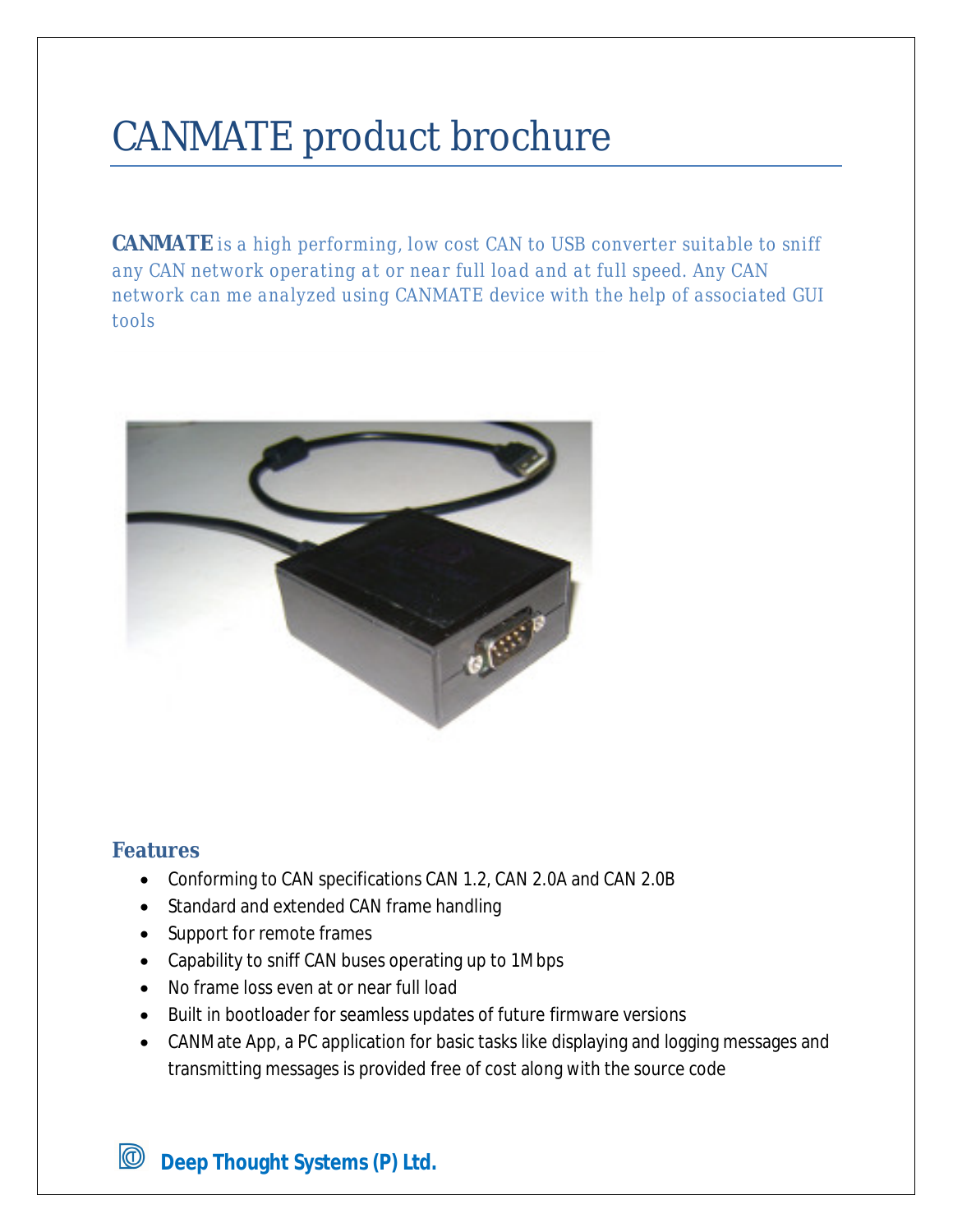- NodeSim, a PC based configuration program to simulate a virtual CAN node. Time triggered and message triggered transmissions can be setup
- API support : CANMATE DLL provides API support for writing your own powerful application programs to interact with CAN bus systems
- Sample programs to get you started and full source code of CANMate App available for you to learn and modify.
- Supports Windows XP and Windows 7 (both 32 bit and 64 bit version)
- Linux support under development. Will be available by October 2013.

## **NodeSim GUI application**

| <b>A</b> Untitled - NodeSim                                                            |             |  |  |  |  |  |  |  |  |  |  |  |  |
|----------------------------------------------------------------------------------------|-------------|--|--|--|--|--|--|--|--|--|--|--|--|
| ${\sf Eile}$<br>Edit View Help                                                         |             |  |  |  |  |  |  |  |  |  |  |  |  |
| c l<br>$\Box$<br>人生日<br>?<br>6                                                         |             |  |  |  |  |  |  |  |  |  |  |  |  |
| Configure<br>Y<br><b>Baud rate</b><br>Set<br>Log to file                               |             |  |  |  |  |  |  |  |  |  |  |  |  |
| Trigger configuration<br>Save Config<br>$\Box$ Che<br>ms                               |             |  |  |  |  |  |  |  |  |  |  |  |  |
| Time Trigger                                                                           | Load Config |  |  |  |  |  |  |  |  |  |  |  |  |
| Trigger Message                                                                        |             |  |  |  |  |  |  |  |  |  |  |  |  |
| <b>DLC</b><br>$\rm ID$<br>D <sub>0</sub><br>D1<br>D2 D3 D4 D5 D6 D7<br>Message to send | Start Sim   |  |  |  |  |  |  |  |  |  |  |  |  |
| Add                                                                                    | Stop Sim    |  |  |  |  |  |  |  |  |  |  |  |  |
|                                                                                        |             |  |  |  |  |  |  |  |  |  |  |  |  |
|                                                                                        | Delete      |  |  |  |  |  |  |  |  |  |  |  |  |
|                                                                                        |             |  |  |  |  |  |  |  |  |  |  |  |  |
|                                                                                        |             |  |  |  |  |  |  |  |  |  |  |  |  |
|                                                                                        |             |  |  |  |  |  |  |  |  |  |  |  |  |
|                                                                                        |             |  |  |  |  |  |  |  |  |  |  |  |  |
|                                                                                        |             |  |  |  |  |  |  |  |  |  |  |  |  |
| ◀                                                                                      |             |  |  |  |  |  |  |  |  |  |  |  |  |
| Ready                                                                                  |             |  |  |  |  |  |  |  |  |  |  |  |  |

NodeSim

**Deep Thought Systems (P) Ltd.**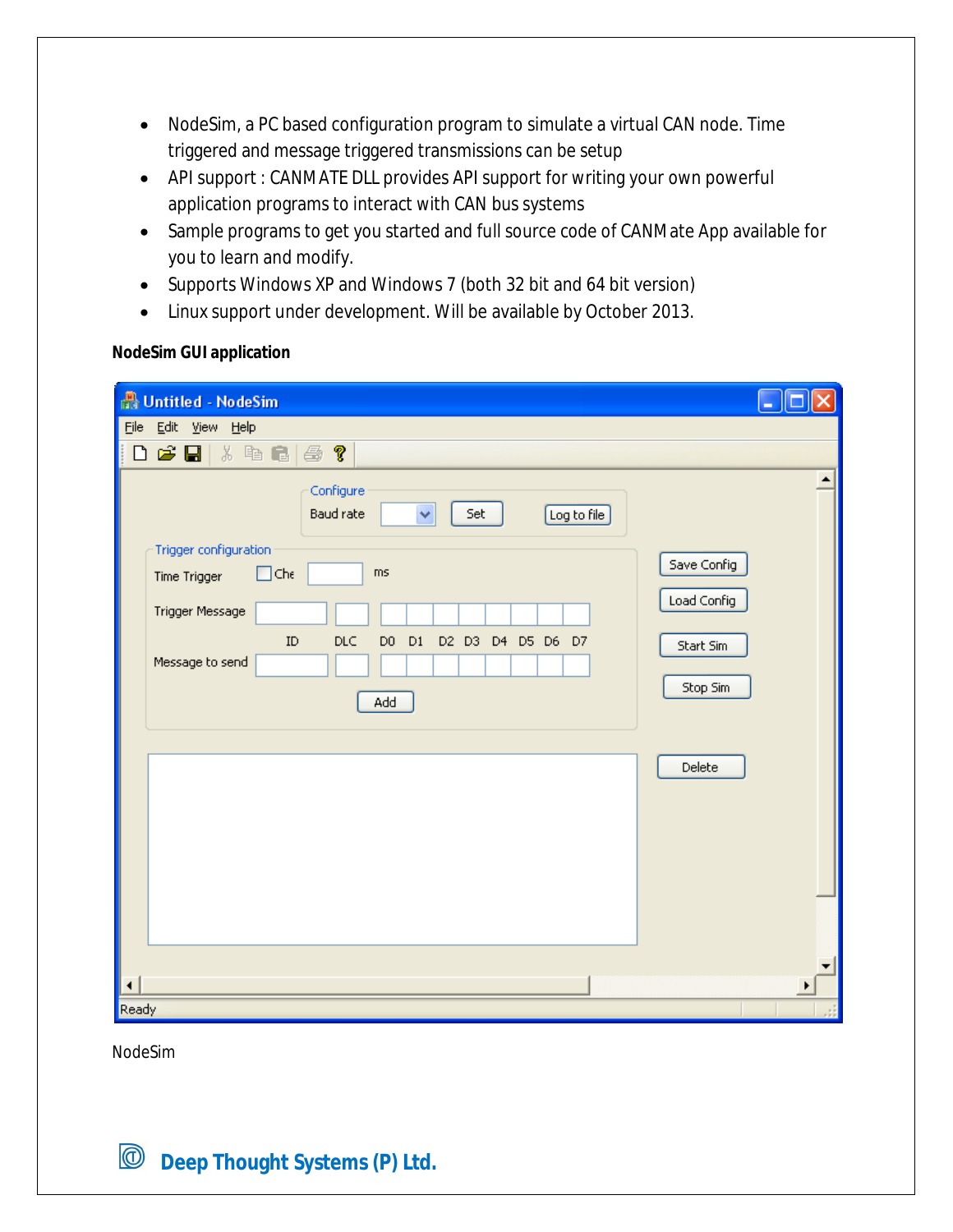NodeSim application enables the user to simulate a CAN node using CANMATE device and the simulator application. Time triggered and messages triggered transmissions can be scheduled and this will be very handy for the R&D engineers to simulate the functionality of a CAN node (eg. An ECU). Upto 50 messages can be configured using this tool.

## **CANMate APP**

| CANMate 2.0<br>H<br>lxl<br>Е<br>CANMate Help                              |                                                                                                    |                |  |                   |  |  |             |  |  |          |                                   |                                              |
|---------------------------------------------------------------------------|----------------------------------------------------------------------------------------------------|----------------|--|-------------------|--|--|-------------|--|--|----------|-----------------------------------|----------------------------------------------|
| $\#$                                                                      | Time Stamp (ms)                                                                                    | $\vert$ ID     |  | $D$   $D0$   $D1$ |  |  | $D2$   $D3$ |  |  |          |                                   | D4   D5   D6   D7   Type                     |
|                                                                           |                                                                                                    |                |  |                   |  |  |             |  |  |          |                                   |                                              |
|                                                                           |                                                                                                    |                |  |                   |  |  |             |  |  |          |                                   |                                              |
|                                                                           |                                                                                                    |                |  |                   |  |  |             |  |  |          |                                   |                                              |
|                                                                           |                                                                                                    |                |  |                   |  |  |             |  |  |          |                                   |                                              |
|                                                                           |                                                                                                    |                |  |                   |  |  |             |  |  |          |                                   |                                              |
|                                                                           |                                                                                                    |                |  |                   |  |  |             |  |  |          |                                   |                                              |
|                                                                           |                                                                                                    |                |  |                   |  |  |             |  |  |          |                                   |                                              |
|                                                                           |                                                                                                    |                |  |                   |  |  |             |  |  |          |                                   |                                              |
|                                                                           |                                                                                                    |                |  |                   |  |  |             |  |  |          |                                   |                                              |
|                                                                           |                                                                                                    |                |  |                   |  |  |             |  |  |          |                                   |                                              |
|                                                                           |                                                                                                    |                |  |                   |  |  |             |  |  |          |                                   |                                              |
|                                                                           |                                                                                                    |                |  |                   |  |  |             |  |  |          |                                   |                                              |
|                                                                           | <b>Transmit Data</b>                                                                               |                |  |                   |  |  |             |  |  | Settings |                                   |                                              |
| ID                                                                        |                                                                                                    | $\mathsf{DLC}$ |  |                   |  |  |             |  |  |          | Baud Rate:                        | Open Device<br>$\checkmark$<br>BAUD_RATE500K |
| $\mathsf{D}0$                                                             | D <sub>2</sub><br>D <sub>1</sub><br>D3<br>D <sub>4</sub><br>D <sub>5</sub><br>D <sub>6</sub><br>D7 |                |  |                   |  |  |             |  |  |          |                                   | Start Reception<br>Loopback Mode             |
| Send<br>Enable Data Logging                                               |                                                                                                    |                |  |                   |  |  |             |  |  |          | Apply Settings<br>Update Firmware |                                              |
| Ready<br>Not Connected<br>No Error<br>TxErr Count:<br><b>RxErr Count:</b> |                                                                                                    |                |  |                   |  |  |             |  |  |          |                                   |                                              |

### CANMate APP

CANMate APP is a GUI tool which enables the users to monitor the CAN traffic in a network. It can also send messages to the CAN network.

### **CANMate API**

CANMate API provides a comprehensive set of C++ functions for the user so that any custom application can be developed. API supports the following operations.

Configure the CANMate device parameters like baud rate and CAN controller mode

#### $\circledcirc$ **Deep Thought Systems (P) Ltd.**